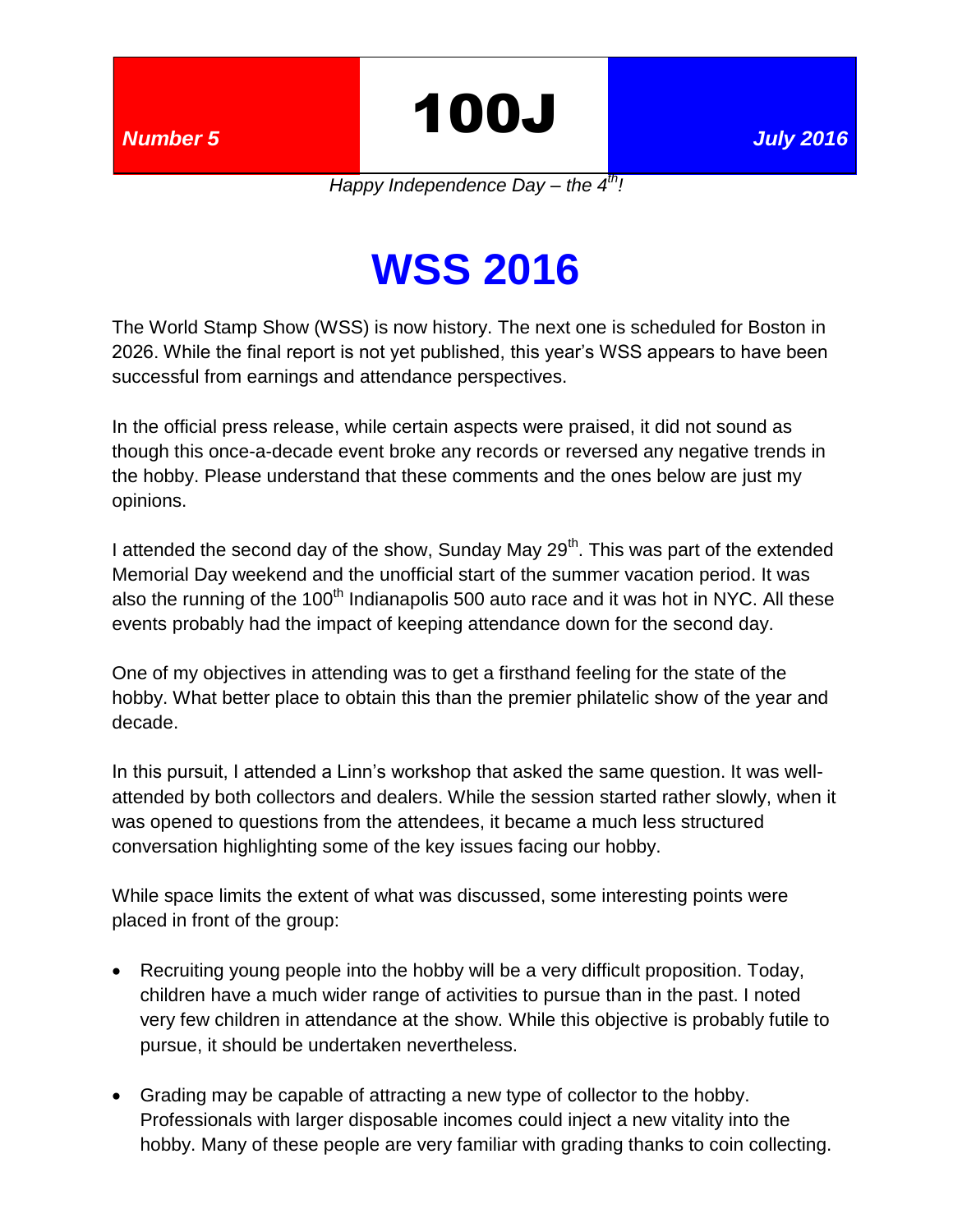#### *WSS 2016 (continued):*

The Linn's session was scheduled for one hour and ended too soon. There were no actionable conclusions formulated. *This is the real problem with the stamp hobby today – lots of talk and very little change.*

Let's look forward to a WSS in Boston in 2026. Hopefully, grading will play a major role in all aspects of the show. Hopefully, attendance will set records with a new class of collectors present. Hopefully, the hobby will be the "new" hot collectables area.

While we can hope for these future events, let's remember that hope is not a strategy. Our hobby needs a solid, well-thought-out strategy to ensure that the "hopefully" activities occur a decade from now. Let's be part of that strategy and revive this wonderful hobby.

*See Linn's Stamp News, June 27th issue, page 4 and 42 for an article regarding their WSS session.*

#### July **100J** Contents

| <b>Editor's Thoughts</b>       | Wanted! Is being a published author on your bucket list? |  |  |  |
|--------------------------------|----------------------------------------------------------|--|--|--|
| 100J of the Month              | A new hinged acquisition                                 |  |  |  |
| <b>Topic of the Month</b>      | Part 3 - The NH premium for the "Best of the Best"       |  |  |  |
| Database of the Month          | 1929 Kansas / Nebraska Overprint Series                  |  |  |  |
| <b>Monthly Grading Contest</b> | A new grading expert - congrats Steve D.                 |  |  |  |

## **Editor's Thoughts Wanted! Is Being a Published Author on Your Bucket List?**

It is not an easy task producing this newsletter every month. It is basically a "one-man show" in all aspects of preparing each issue.

Please don't read this comment as a personal complaint or the surrender to a challenge. I get a great deal of satisfaction from completing a new issue and sending it out to an expanding readership.

What I would like to propose is some "sharing the load" – obtaining some help from you the readership. I am totally convinced that there are a few of you out there who would love to create an article for publication.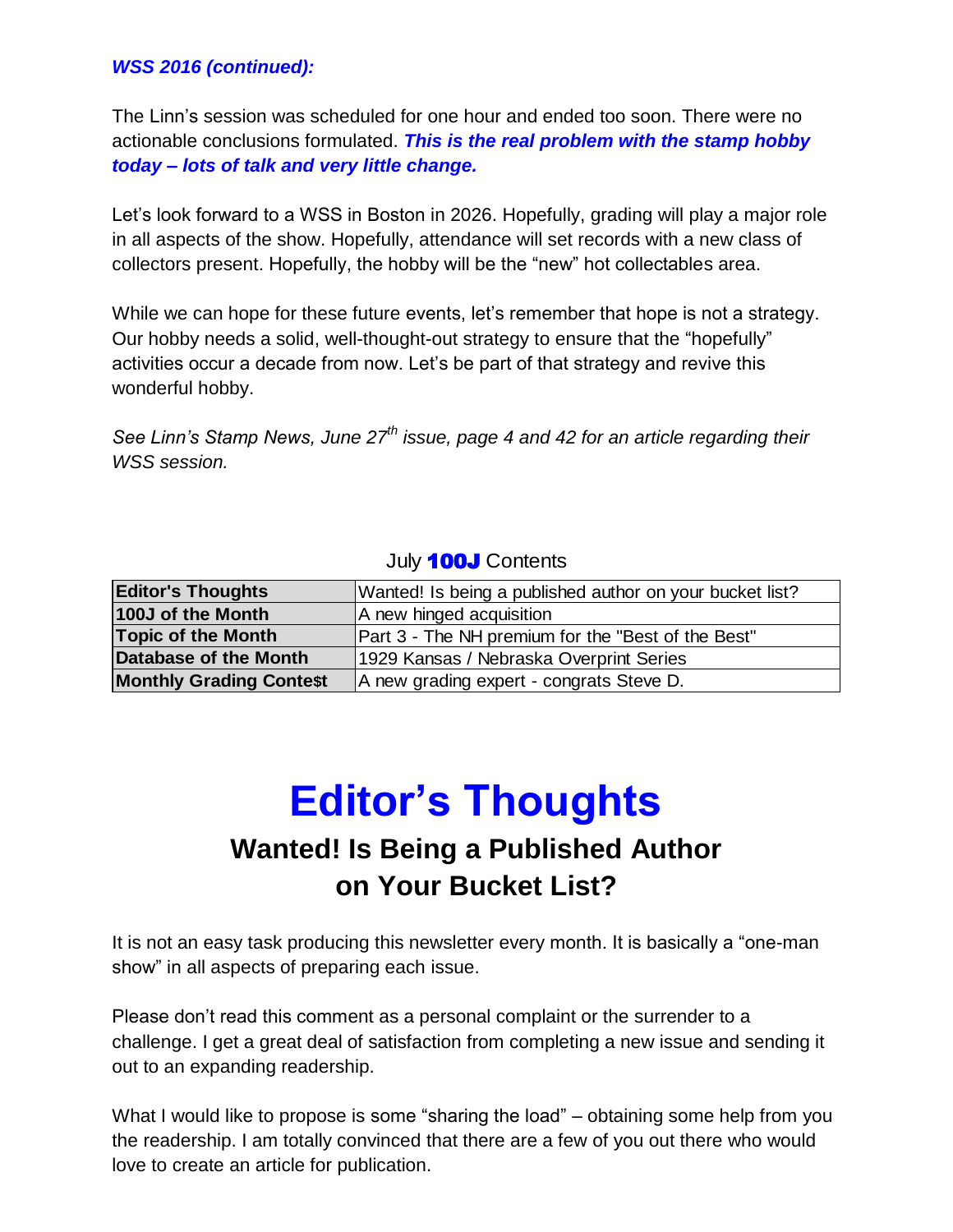#### *Editor's Thoughts (continued):*

The requirements for submitting an article are really simple. First, submit only your original work that has not been published elsewhere. Second, submit an article regarding the subject of grading. That's it!

I will work with you regarding the technical aspects of your article. When it is published, it will bear your name and you will be a published author. Imagine how you will feel. One less item on your bucket list!

If you want to make sure that you are not wasting your efforts, send me a brief summary of your article so that we can discuss the relevance of the topic for publication. Email [lieberra@comcast.net.](mailto:lieberra@comcast.net)

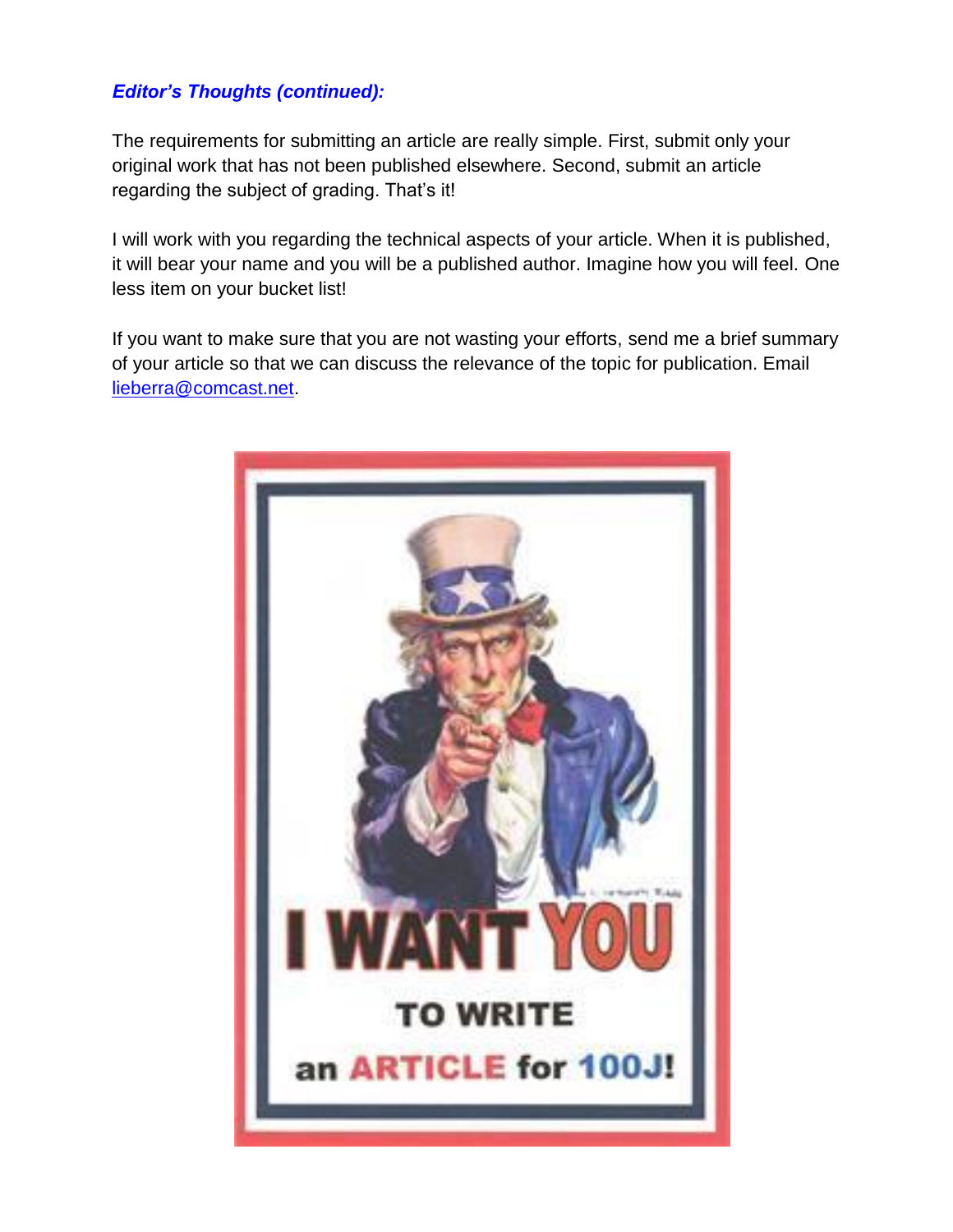# **100J of the Month**

Each month, we will display and discuss a PSE graded 100J stamp. For this issue, we are focused on a 100J that I recently acquired from one of the premier graded stamp dealers. It was offered and purchased on his website.



This is a very special stamp. While it is hinged, it is the UPT (unique population top) for Scott 722. It is the single highest-rated 722 in the entire world. UPTs are extremely rare and desirable whether they are never hinged, hinged or used. Let's delve into this one a bit more.

Here is the current summary of the entire 722 population (as of June  $25<sup>th</sup>$ ):

| 722      | <b>Total</b> | >95J | 98    | 98J | 100   | 100J              |
|----------|--------------|------|-------|-----|-------|-------------------|
| $H - #$  | 3            | ⌒    |       |     |       |                   |
| $H - $$  |              |      |       |     |       | <b>Not Priced</b> |
| NH - #   | 28           | 15   | 11    |     |       |                   |
| $NH - $$ |              |      | \$185 |     | \$525 |                   |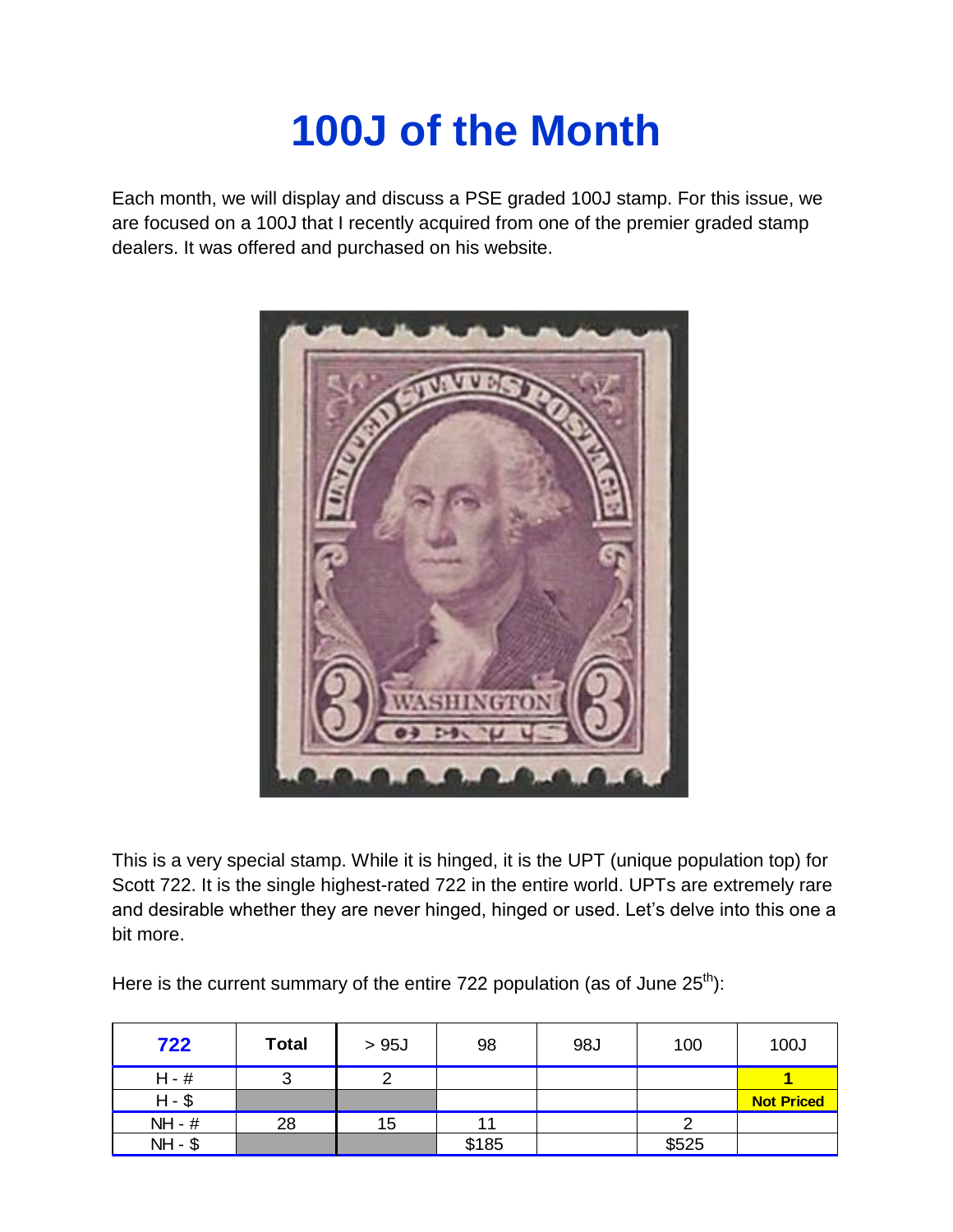#### *100J of the Month (continued):*

The stamp is supported by PSE certificate number 01282698 dated May 2, 2014. PSE does not provide valuations for used or hinged 722 singles.

Without a PSE valuation, what is this UPT worth? The answer to this question is not a simple one. There are two aspects of this month's 100J stamp that need to be explored. These aspects are the "unique" and "hinged" nature of this stamp.

The unique aspect makes *ANY* UPT a worthwhile investment-grade stamp. Grading introduced a new aspect to stamp collecting. Whether it is a set or the entire country, collectors now want to accumulate the BEST examples – the best graded stamps available. If you are collecting coils, you can no longer own the best graded Scott 722 since I now have it!

The hinged aspect is a much harder issue to discuss. While our topic of the month will shed some light on the never hinged vs. hinged debate, there is no more perplexing issue in philately. We will present some data that should have you questioning the low value of hinged stamps.

To finish this discussion, pricing UPTs is definitely more art than science. In the case of the 722 above, I have placed a valuation of \$525 as a minimum. This is just one man's opinion. Your opinion is just as valid for you.

## **Topic of the Month – Part 3 – The NH Premium for the "Best of the Best"**

There was a time long ago when collectors mounted stamps in albums using hinges. At that time, there was little, if any, difference between hinged and never hinged stamps. As the hobby matured and mounts were introduced, a never hinged premium was introduced.

The never hinged premium grew from minimal percentages to today's astronomical premiums. I clearly remember that during my early collecting years, premiums almost never exceeded 100%. In fact, most premiums for  $20<sup>th</sup>$  century material ranged from 20-50%.

The topic for the month will examine the current premium for perfect original gum. I would like to start this discussion with a few subjective comments.

In the world of graded stamps, it is obvious that PH stamps are valued at a significant discount to NH examples. This raises the question of what are we really collecting?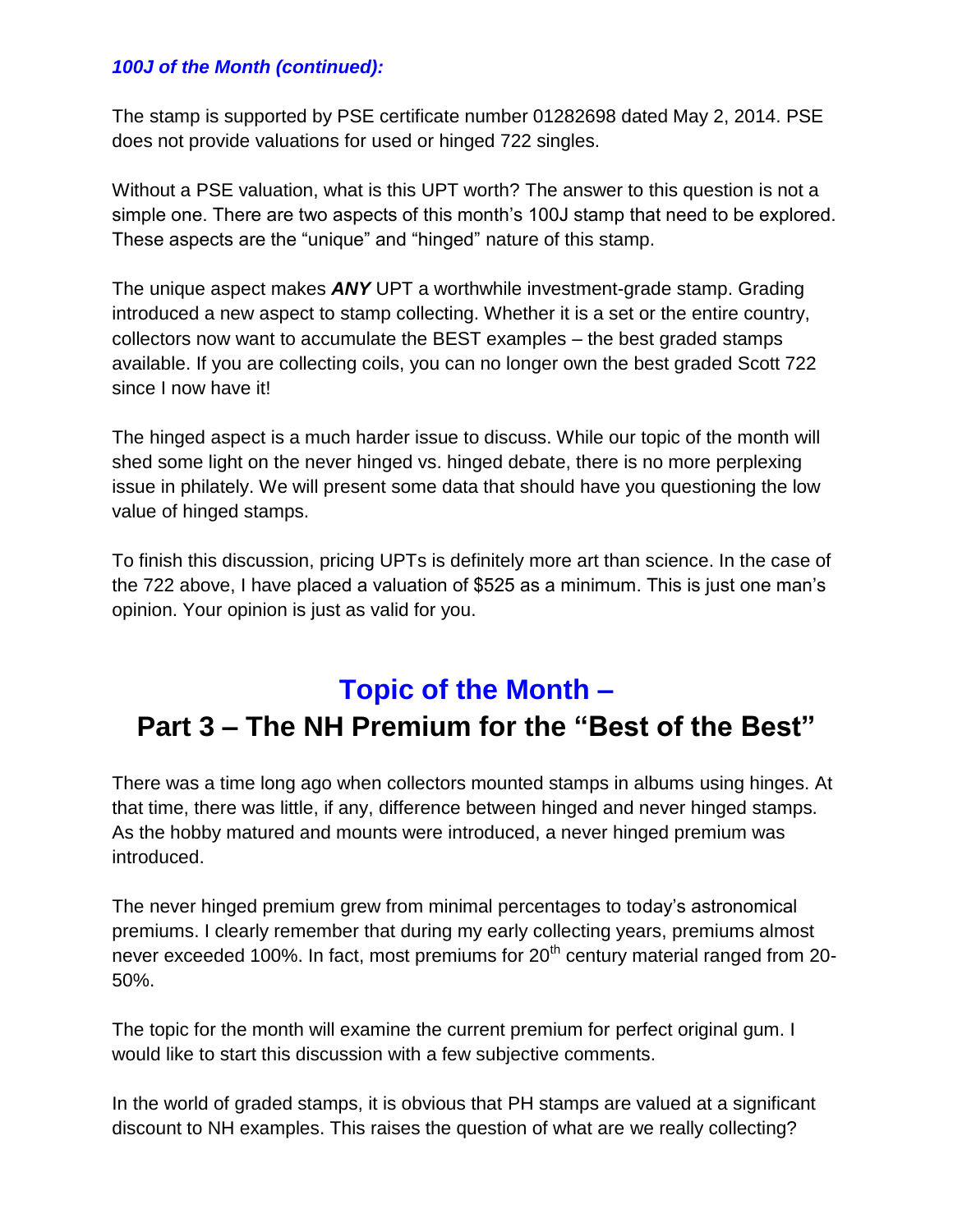#### *Topic of the Month (continued):*

A stamp grade is independent from the condition of the gum as it pertains to never hinged, hinged, no gum, disturbed gum or even the regummed condition of the reverse side of a stamp. "The condition of the gum will appear as a modifier, after the final grade (page 13, PSE Grading U.S. Stamps / All About Grading section of their website)"

Note that some gum issues do impact a stamp's grade. PSE mentions this on the same page as cited above. "Note that minor flaws such as natural gum skips, bends or creases are accounted for in the overall condition or soundness of the stamp. The gum condition modifier refers to the presence or absence of the gum itself and whether or not the stamp has ever been regummed or hinged."

Having stated all the above, let's now look at the metric – the never hinged premium for a very popular set. Below are the NH premiums for one of the most visible US sets:

> 1929 Zeppelin Issue Never Hinged Premium Range: 300% - 529%

| Scott           | Value  | 98   | 98J  | 100  |
|-----------------|--------|------|------|------|
| C <sub>13</sub> | 65¢    | 300% | 342% |      |
| C <sub>14</sub> | \$1.30 | 380% | 445% | 500% |
| C <sub>15</sub> | \$2.60 | 359% |      | 529% |

*As of June 27, 2016*

Blanks indicate an absence of both NH and PH examples at the specified grade. The premium percentage is calculated as follows (using the actual valuations for C13 in the 98 grade category): NH = \$1,800 / PH = \$450 (\$1,800 - \$450 = \$1,350 / \$450 = 3 x 100  $= 300\%$ ).

In analyzing these premiums, you need to look at the population numbers in order to make any sense of the premium data:

> 1929 Zeppelin Issue Never Hinged Premium Range: 300% - 529%

| <b>Scott</b>    | Value  | Gum       | 98 | 98J | 100 |
|-----------------|--------|-----------|----|-----|-----|
| C <sub>13</sub> | 65¢    | <b>NH</b> | 41 |     |     |
|                 |        |           | 16 |     |     |
| C14             | \$1.30 | <b>NH</b> | 37 |     |     |
|                 |        |           |    |     |     |
| C15             | \$2.60 | <b>NH</b> |    |     |     |
|                 |        |           | 13 |     |     |

*As of June 27, 2016*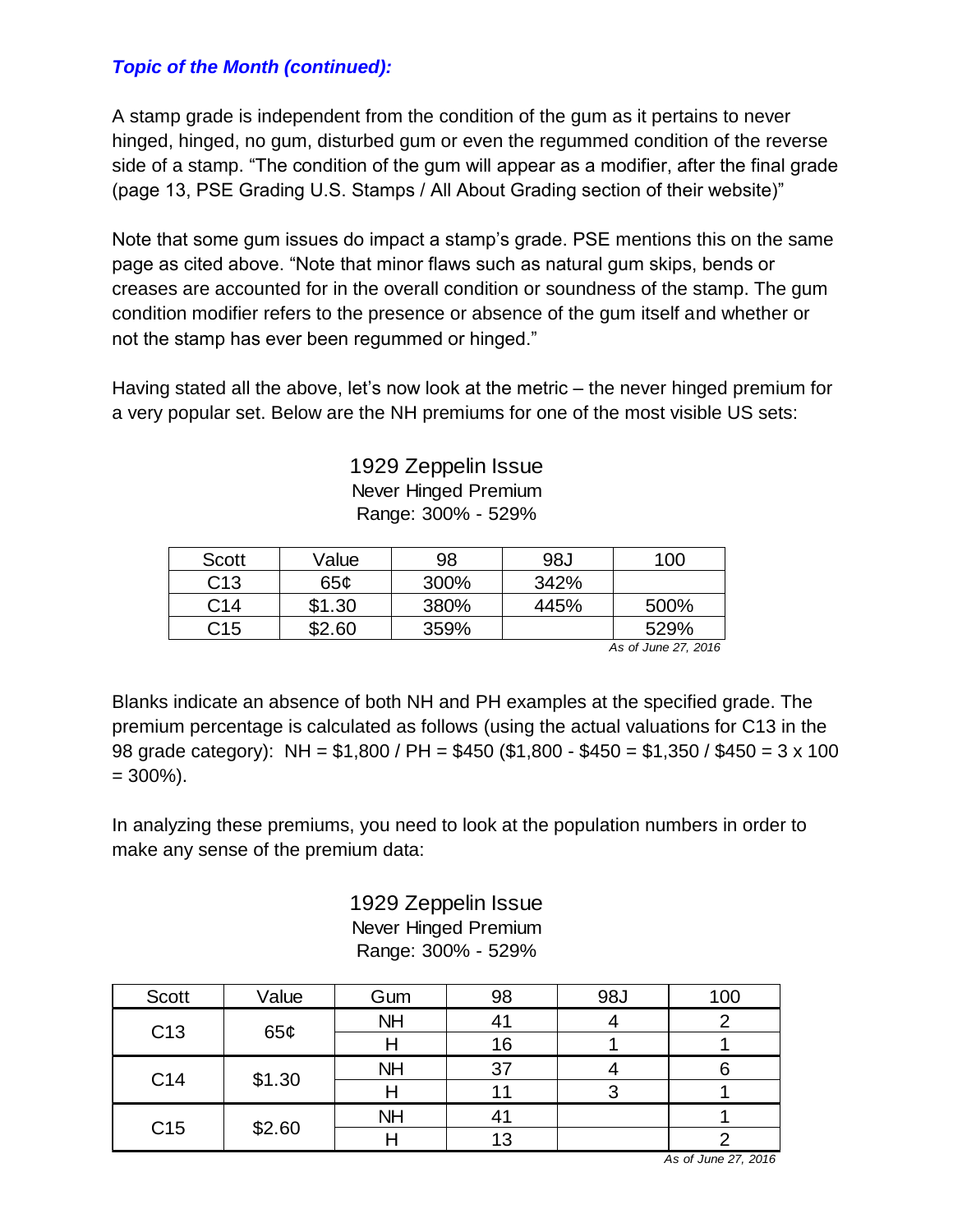#### *Topic of the Month (continued):*

Based on these population numbers and premiums, the NH premiums create questions for me. Why would a C13 NH graded 98 be worth 300% more than a PH example? If the number of PH examples were much greater than the number of NH examples, I might understand the premium. If the number of NH examples were significantly reduced, I might understand the premium.

If I think the premium is exaggerated, which one, or both, is priced incorrectly. In my opinion, I believe that the hinged valuation is priced too low, which is especially true as the grade increases.

The valuation of hinged stamps is one of the few areas that need a thorough reevaluation. Perhaps one more example will help explain my view on PH valuations.

Last year, I offered the following item on eBay:

#### **US GRADED. Scott 701. Your Choice - Graded 90 NH or Graded 98 PH. Same Price!!**



Click to view supersized image

The winner of this lot could have selected either stamp (or both at double the winning bid for one). The current population is not very different from what it was then:

| Scott 701 | Population by Grade |     |    |     |    |     |
|-----------|---------------------|-----|----|-----|----|-----|
|           | 90                  | 90J | 95 | 95J | 98 | 98J |
|           |                     |     |    |     |    |     |
| <b>NH</b> |                     |     | 59 |     | 28 |     |

*As of June 28, 2016*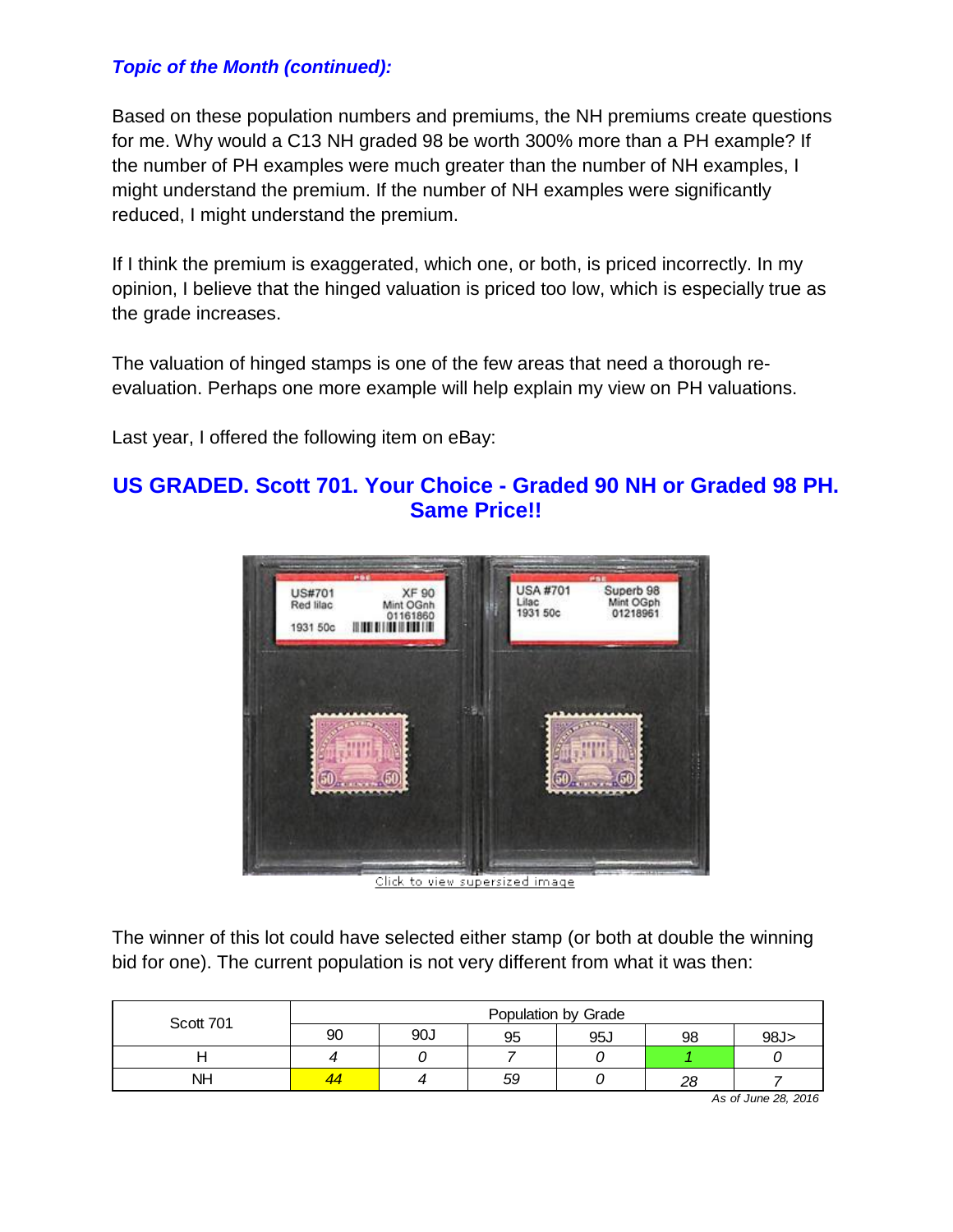#### *Topic of the Month (continued):*

Answer this question: Since both stamps are valued at \$90, would you rather own the hinged copy graded 98 with only **7 stamps graded higher** or the never hinged copy graded 90 with **106 stamps graded higher**?

Your answer to this question will tell me whether you believe hinged stamps are undervalued. Let me know your thoughts on this topic by emailing [lieberra@comcast.net.](mailto:lieberra@comcast.net)

One final comment on this subject. We looked at a few other sets and some individual stamps and found the NH premium range from a low of 200% to a high exceeding 1,300%!! One of the larger premiums is assigned to E1 in grade 98 – 1,200% (NH = \$35,000 / PH = \$2,700). The Columbian Exposition series has premiums ranging from 220% - 1,220%.

My opinion is that the premiums may be excessive. I further believe that based on my experiences the excessive NH premiums probably result from under-valued PH stamps rather than over-valued NH stamps. I am sure that there will be significantly more work performed on this topic.

## **Database of the Month 1929 Kansas / Nebraska Overprint Issue**

This month we are reviewing the 1929 Kansas / Nebraska Overprint series (Scott 658- 679).

This was an experimental series with the goal of reducing losses from robberies of post offices in Kansas and Nebraska. Regular series stamps were overprinted with "Kans." and "Nebr." markings. They were sold only from post offices in the two states and the philatelic sales window in Washington, DC. Quantities printed were very limited (as low as half a million for one of the stamps).

Centering on these stamps is generally poor. Many overprint fakes also exist. Fakes can be determined by close examination of the gum breakers (see the 2016 Scott US Specialized Catalogue page 75).

This is one of the toughest sets to complete with highly-graded stamps.

Study the attached database. It is highly informative. You can help us by recommending changes to what we present. Are there metrics you want to see that we are not presenting? How can we make these databases more informative for you?

### **In the world of grading, knowledge is power.**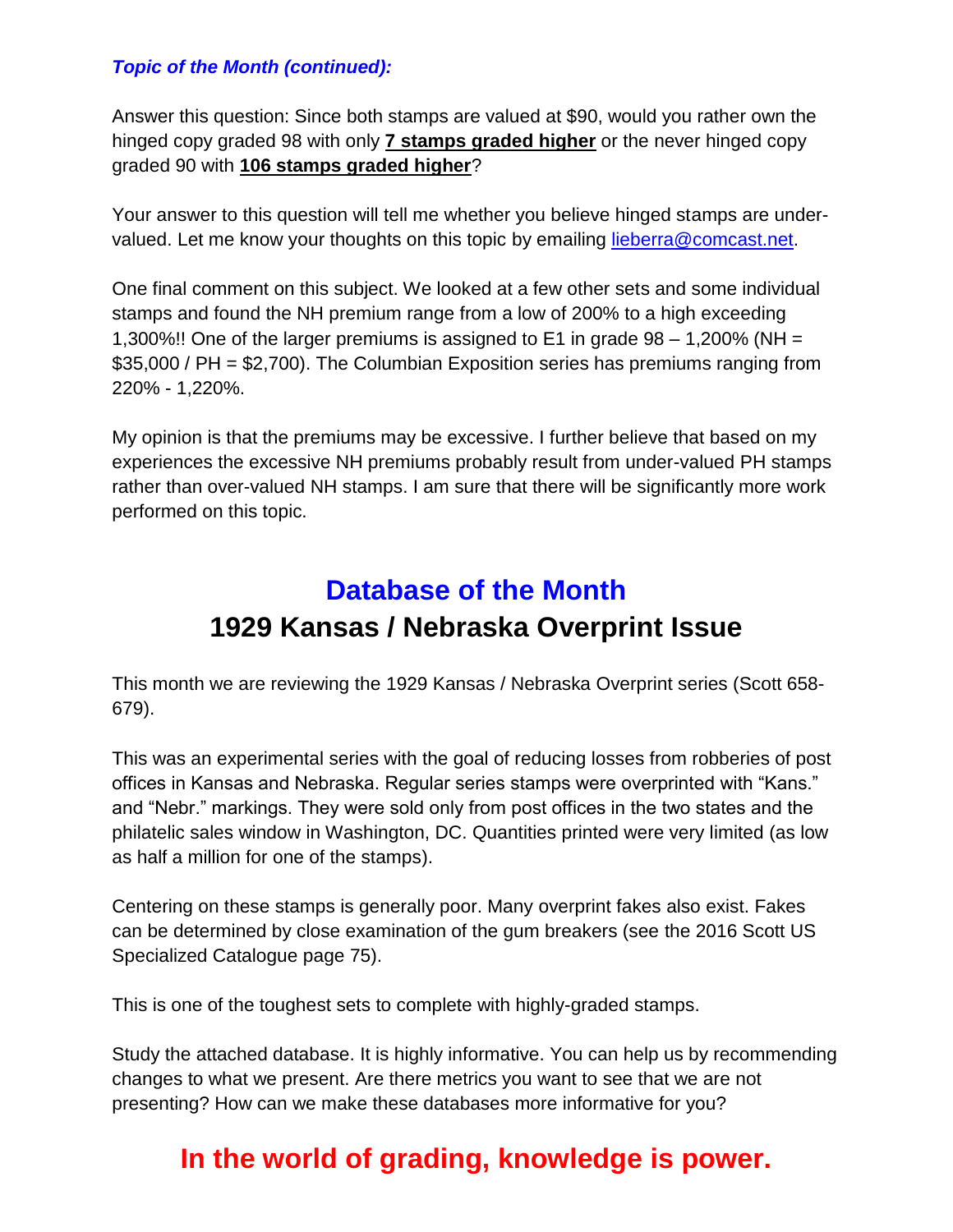## **Congratulations Steve DeMoe – Our June Grading Expert!**

Once again, no one guessed the actual average grade of the three stamps. We had two identical entries in the June contest that were so close. Steve was the first to submit his guess. In fact, he submitted his estimate within 24 hours after receiving his email copy of 100J.

While Steve is our June grading expert, I would like to also give recognition to Rich Spector our first grading contest winner. Rich promises to remember the early bird phrase for our July grading contest.

Steve is a big set collector. He thoroughly enjoys improving his submitted sets whenever he finds a stamp that will improve his set rating. Steve lives in Wisconsin and during the frigid winter nights, his grading and set activity keeps him very contented. You can see Steve's sets on the PSE website set registry under the name "urw1411."

The June actual results were as follows:



## **June Grading Contest Stamps**

The average grade was calculated as follows:  $100 + 100 + 100 = 300 / 3 = 100.00$ .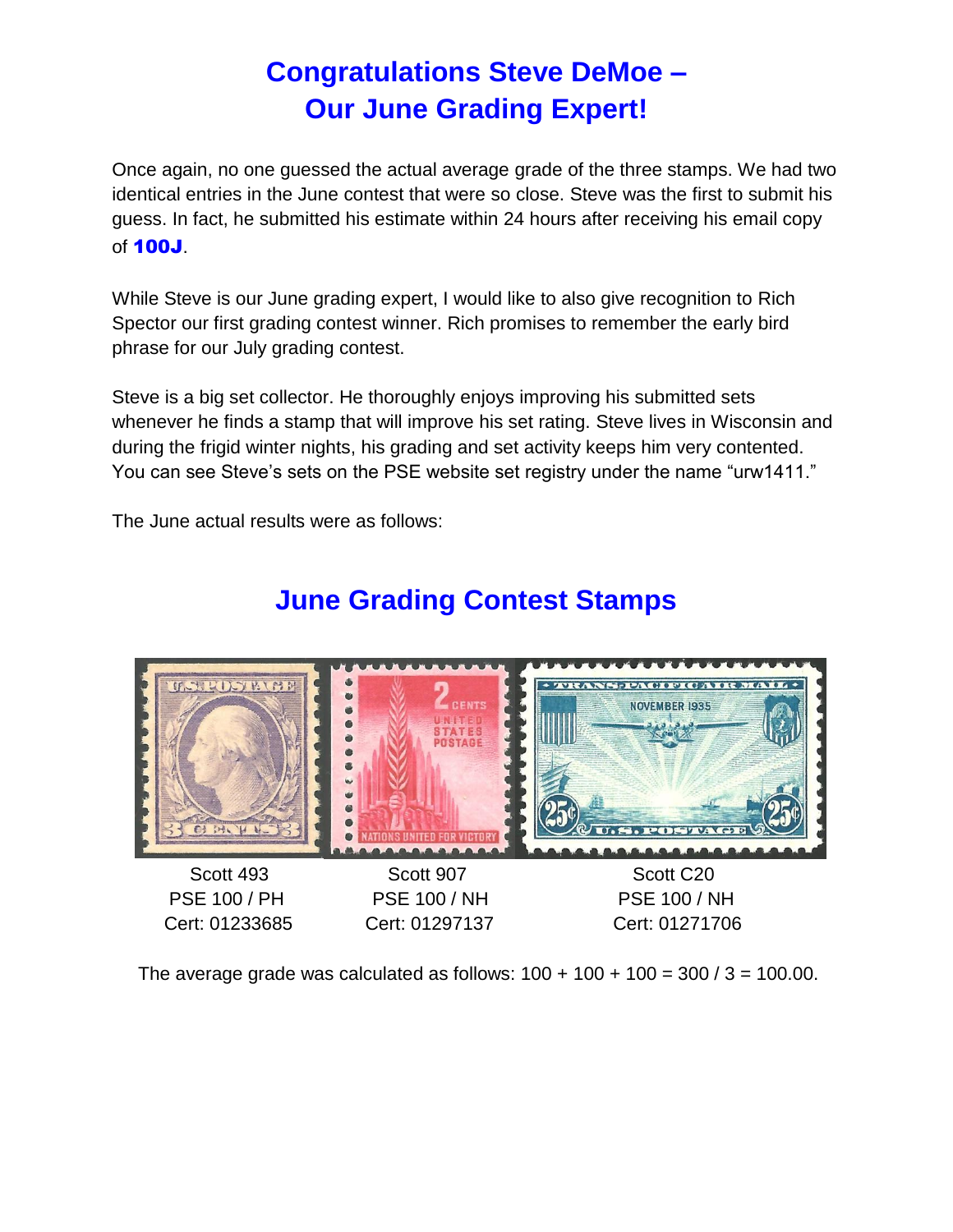### *July Grading Contest \$\$\$\$*! *You got to be in it to win it!*

You can now win some money by using your knowledge of grading. I will illustrate three stamps that were graded by PSE. Your challenge is to guess the average grade of the three stamps. The person who guesses the closest to the average grade of the three stamps will win \$50 in cash and get their 15 minutes of fame in the next 100J. *Ties will be broken in favor of the earliest answer submitted.*

The contest is based solely on centering. Jumbos are worth 3 additional points. The winner is the person whose guess is closest to the average grade for the three stamps.

**An example**: If three stamps are graded 98, 95J and 90, the average would be 95.33 calculated as follows: 98 + 95 + 3 (for the jumbo) + 90 = 286 / 3 = 95.33. **This example has nothing to do with the stamps below.**

Below are the three stamps for July contest. Guess your best. Good luck! Just email me [\(lieberra@comcast.net\)](mailto:lieberra@comcast.net) with your best estimate (one per reader, please). Please email me Friday July 22<sup>nd</sup> at the latest.



**Scott 572**